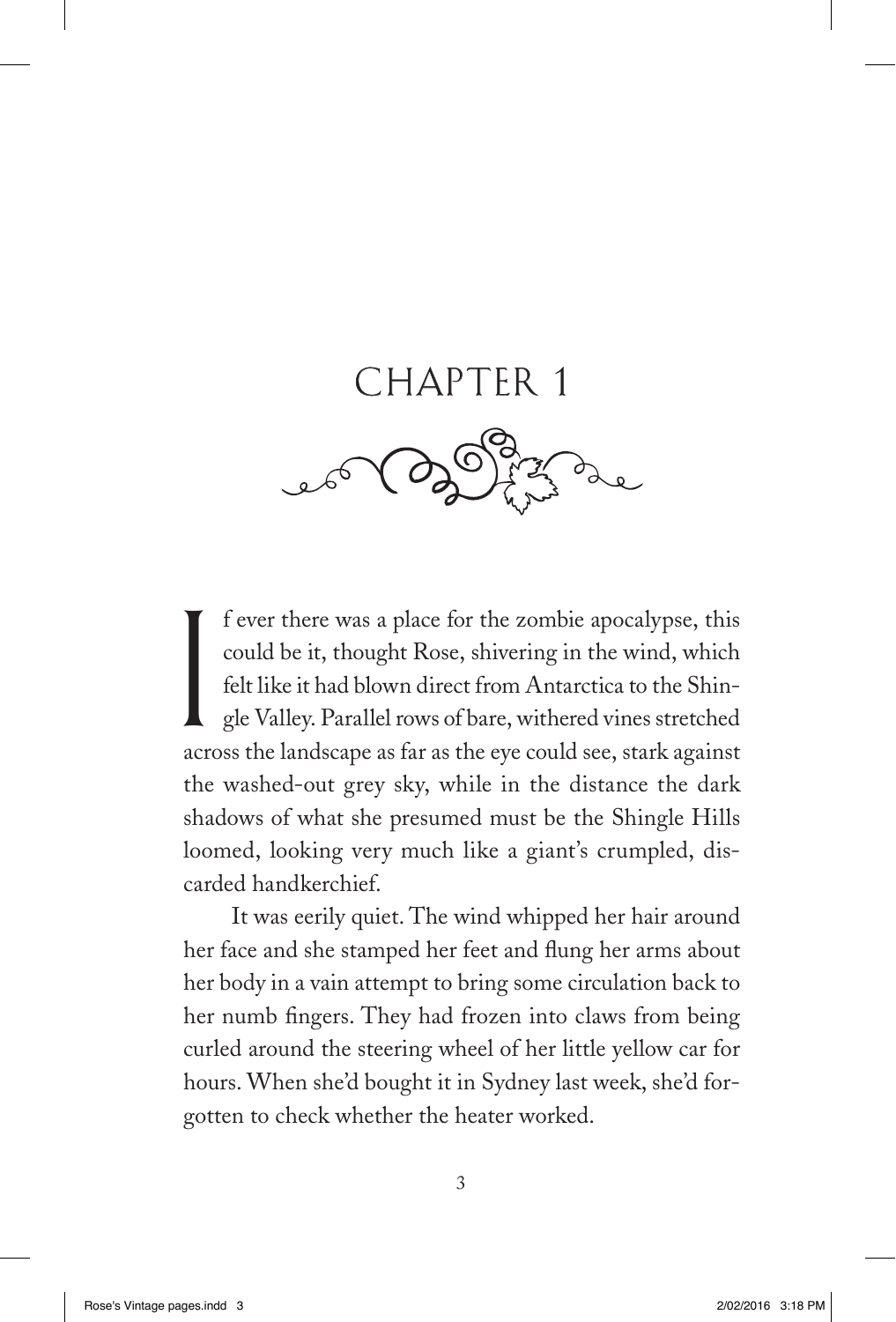That had been her first mistake. Her second had been failing to pack anything approaching winter wear. She'd never imagined Australia would be this cold. This wasn't the sunshine-and-board-shorts culture she'd been led to believe existed year-round in the land downunder. *Home and Away* had a lot to answer for. Jeans, Birkenstocks and t-shirt – even one with long sleeves – offered little protection against the freezing wind that cut clean to her bones.

A few minutes earlier, the car's tyres had slipped in thick mud as she trundled up the tree-lined dirt road, her head bumping uncomfortably on the roof of the tiny vehicle. It had been a long drive, but a straightforward one once she'd escaped the tentacles of the city and sailed north over the Harbour Bridge. She'd found Kalkari Wines easily enough, spotting the timber sign with the curlicued name embossed on it in black as she hurtled along the road heading out of Eumeralla, the small town that sat smack in the centre of the valley.

One day when Rose was a child, she and her brother Henry had played a game in the backyard, trying to dig a hole all the way to Australia. She had kept at it long after he lost interest, digging a crater so large it could have swallowed her whole. When their mum saw it, she blew her top and insisted they fill it in, chuntering that Rose had damaged the roots of her precious hydrangea bush, and that Rose could have buried herself alive. Rose remembered being indignant at the injustice of it; she'd worked hard at digging that hole. Now, she felt like she had kept on digging and had finally popped out the other side.

It was nothing like she'd expected.

4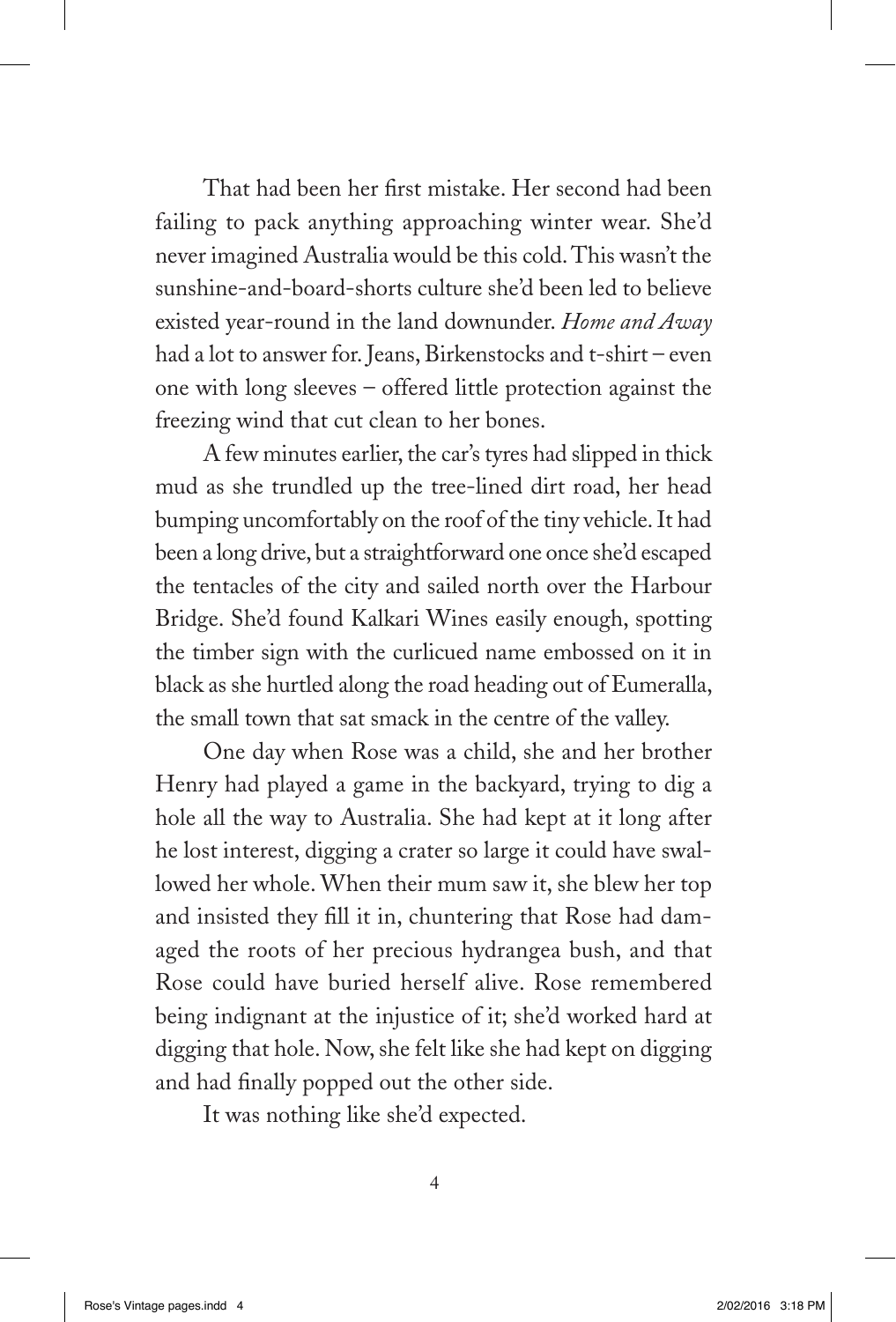She mentally snapped the elastic on her big-girl panties, took a deep breath of the icy air and walked up to the cellar door, a low timber-and-stone building beside the public carpark. Behind it loomed a very large, industrial-looking shed with a corrugated roof. The sign next to the cellar door stated opening hours of 10 a.m. to 4 p.m. She looked at her watch. Just after eleven. She tried the handle. The door didn't budge. Peering through the dusty glass, she could see a few wine barrels and a bar running the length of the room, but no signs of life.

To her right a lone magpie cawed mournfully. *One for sorrow*, thought Rose. She saw signs in everything, from bad news coming in threes to black-and-white birds foreshadowing doom. *This isn't looking good.*

Doing her best to ignore the magpie, which had cocked its head at her inquisitively, she headed to her left, leaving the carpark behind, and followed the other drive, marked 'private'. As she rounded the bend, she came upon a house – and let out an involuntary gasp. Even on such a gloomy day, it was an impressive sight: sandstone walls with huge rectangular windows were topped by a gabled dark shingle roof with chimneys at either end. A pair of grand sandstone columns flanked a vast iron-studded timber door, and the square front porch was bookended by a couple of straggly lavender bushes in tarnished copper urns. As she looked at the house framed by the hills behind, Rose thought she'd never seen anything quite so intimidating or so beautiful in her life. She had a distinct feeling of deja vu: that she'd seen it before, known it before ...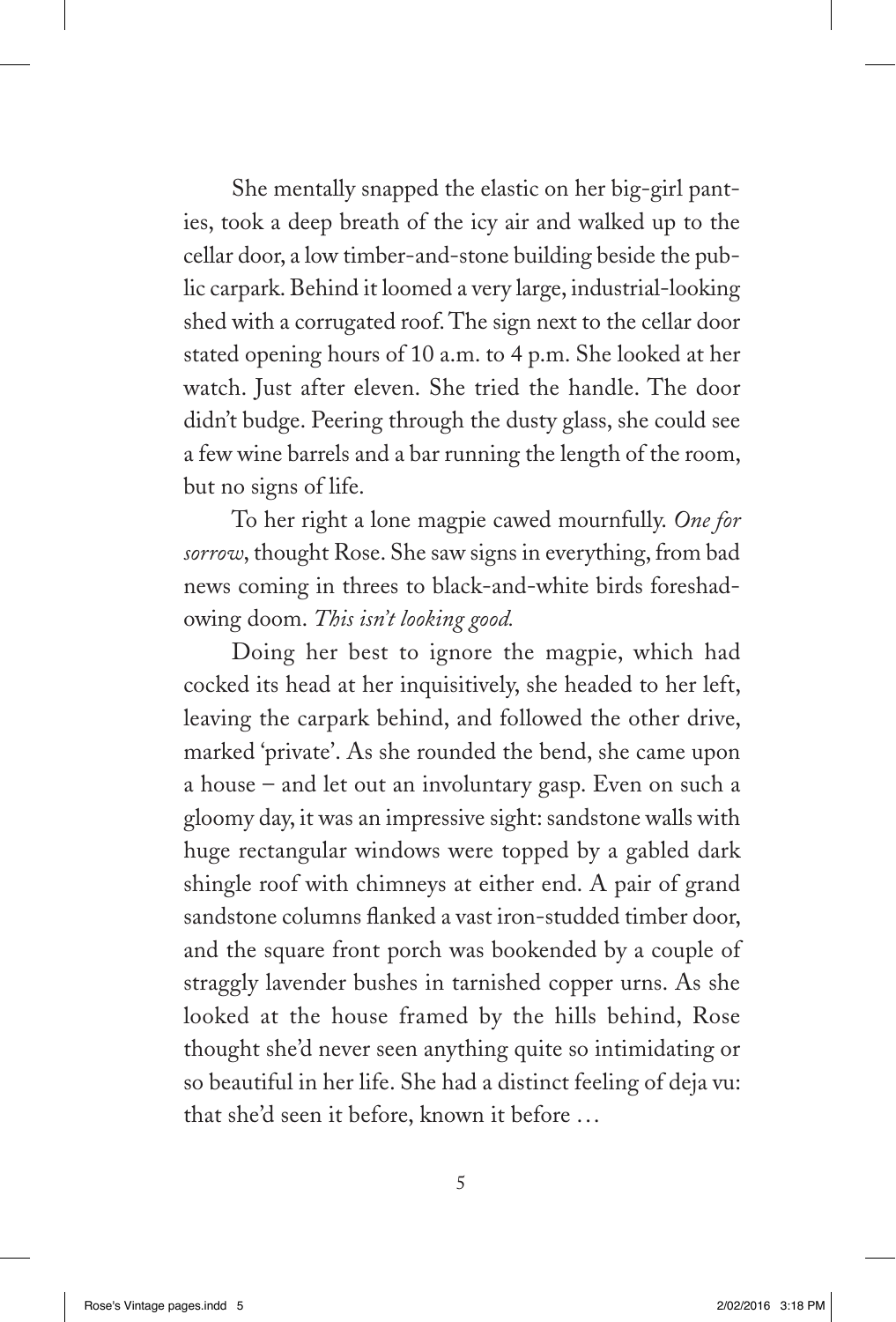## *Get a grip, girl!*

Nerves were making Rose's pulse race – she wasn't used to subterfuge. That was all Henry's doing. Feeling a little anxious and a lot like an intruder, she knocked timidly on the door.

And then knocked again, louder this time.

Getting no response, she walked around to the back of the house and found a wide verandah scattered with assorted kids' paraphernalia: rusty bikes, a half-built Lego tower and an array of different-sized muddy boots, lined up from tiny to gargantuan. A few ruddy chickens scratched around in the dirt. Signs of life there at least.

'Hallooo!' Rose called out. 'Hi there! Anyone home?'

*'Ain't nobody here but us chickens.'* The old jazz tune sprang to Rose's mind.

Just then she heard the rumble of an engine and the scrunch of tyres on gravel. She hurried round to the front of the house again to see that a battered four-wheel drive had screeched to a halt at the front door, scattering gravel as it braked. Rose watched as a willowy, platinum-haired girl, who – with her puffy ski jacket and knitted beanie – wouldn't have looked out of place on the slopes of St Moritz, climbed down from the front seat. Close up, she could see that the girl had the kind of peachy clear skin that looked as if it was lit from within and a small diamond piercing that twinkled in her nose. She looked all of about seventeen.

'Hi,' said Rose, 'I– I wasn't sure if anyone was home.' The arse-freezing cold made her teeth chatter.

'It's okay,' said the girl, pushing her fair hair behind her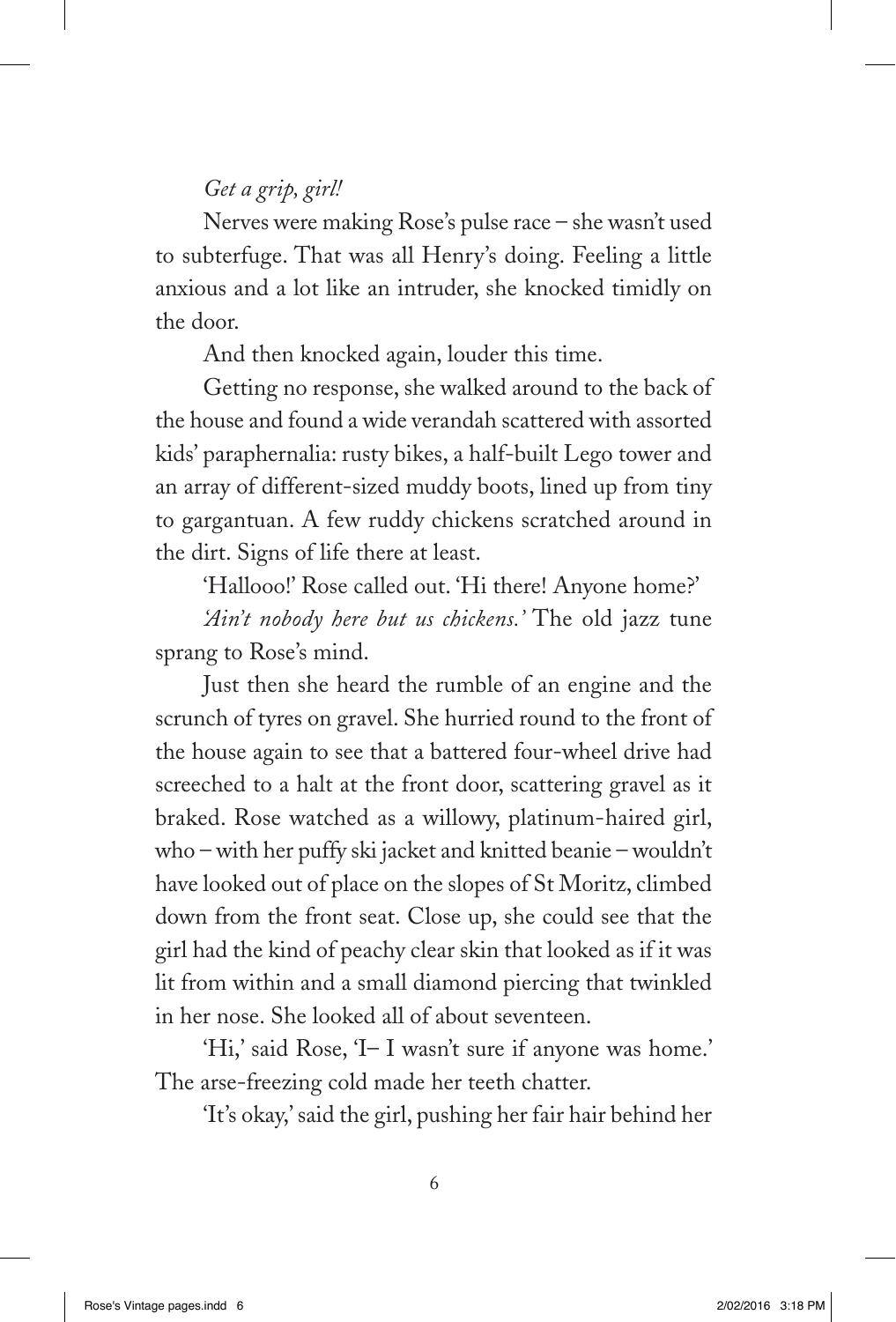ears and looking down her pert little nose at Rose. 'You must be the new au pair.'

'That's me,' said Rose, not sounding particularly convincing even to her own ears. Until two weeks ago, she'd never imagined in her wildest nightmares that she'd be fronting up on the underside of the world, pretending to be an au pair in such a godforsaken place. She'd been, if not exactly happy, then at least in a comfortable groove, with a steady job, a flat and a boyfriend. Now she was completely adrift, cut off from all that she'd once thought was solid.

## *I can do this.*

The girl looked at Rose with Teutonic directness in her clear blue eyes, and Rose nearly lost her nerve. 'Good. The agency said they were sending someone. Mrs B's back is very bad, and it's bullshit crazy at the moment. You'd better come in,' she said. 'It's a bit mad around here, and he is – how do you say? A moody bugger. But the kids are good. Well, most of the time.' She opened the passenger door and began unbuckling a little girl, who looked about two years old. Rose glimpsed a cloud of dark hair escaping from beneath an apple-green fleecy hat.

Rose knew who 'he' was. Henry had briefed her in London. Mark Cameron. Founder and proprietor of Kalkari Wines. Thirty-eight years old. After a stellar career working for one of Australia's biggest wine conglomerates, he'd turned his back on corporate life and chosen instead to risk his reputation and financial stability setting up Kalkari. He'd bought fifteen acres of run-down vineyards in the Shingle Valley about ten years ago, together with the imposing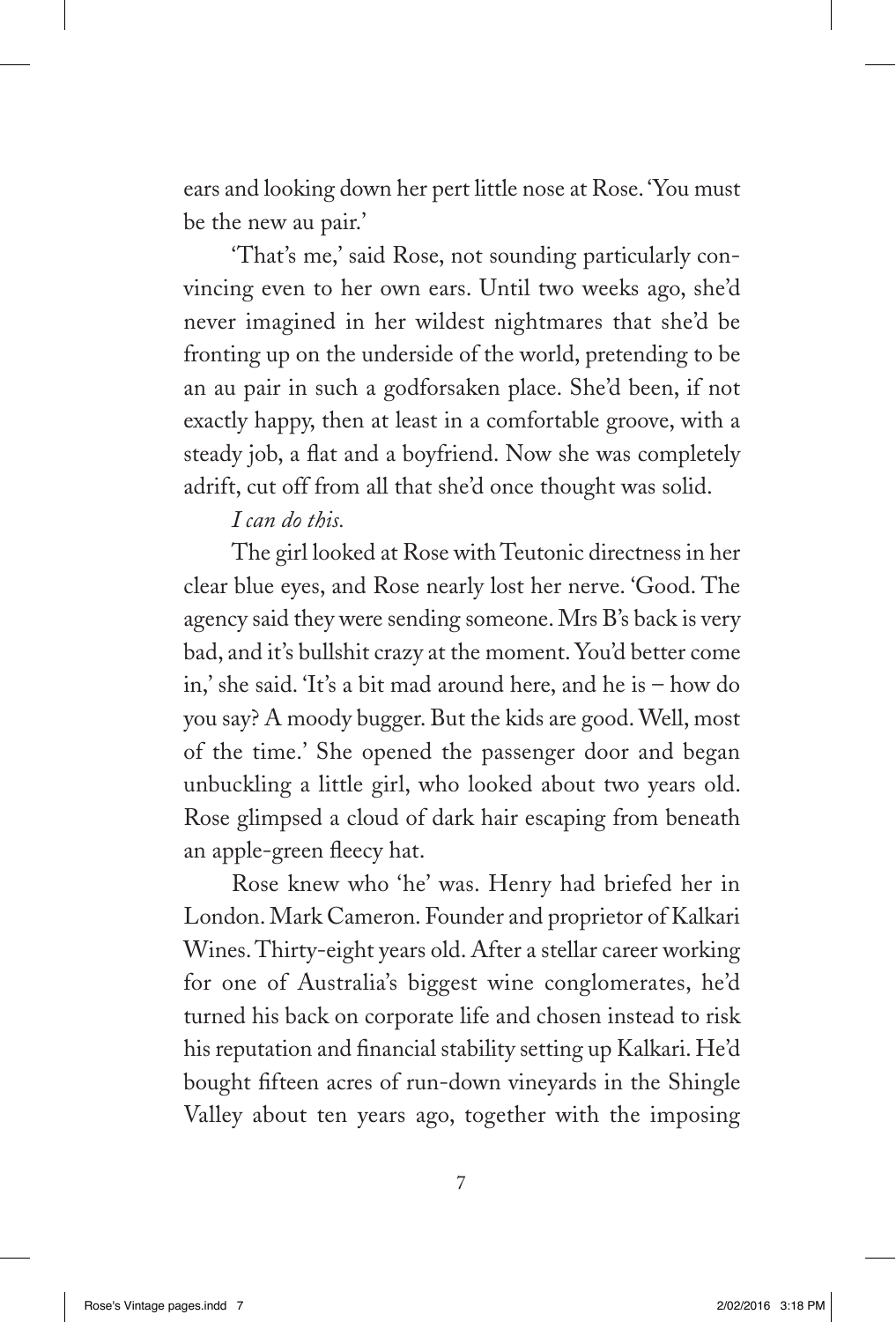Kalkari House. He'd added considerably to the original vineyards since then, and, according to what she'd read, now had some 160 acres under vine in the Shingle Valley. By all accounts he was just starting to turn the wines around, with his latest vintage getting some rave reviews from the press in Britain and America, as well as Australia. Mark had a glamorous Spanish wife, Isabella, and they had a son, Leo. Henry had shown her a photo of Mark and Isabella pulled from the internet. They made a striking couple. Clearly Henry's information was a tad out of date though, judging by the little girl in the car.

'I am Astrid,' the blonde bombshell said, unloading her charge, 'and this is Luisa. Say hello to—? Sorry, what is your name?'

'Rose. Hi, sweetie! Lovely to meet you,' Rose said, directing a wide grin at the little girl. It wasn't the children's fault that her reasons for being here were less than honest, and she was a sucker for cute little girls with dimples in their cheeks in any case. She wondered where Leo was; there was no sign of him in the car.

'Oh, you're English,' Astrid said. 'They didn't tell me that.'

*And you're German*, thought Rose, equally surprised*.*

'Anyway, let's get inside. It's freezing out here.' Holding Luisa by the hand, Astrid led the way through the imposing front door and into a flagstoned hallway that was bare save for a couple of side tables and an ancient-looking frayed rug. She made a swift left and Rose followed, a few footsteps behind, doing her best to absorb her surroundings as she went.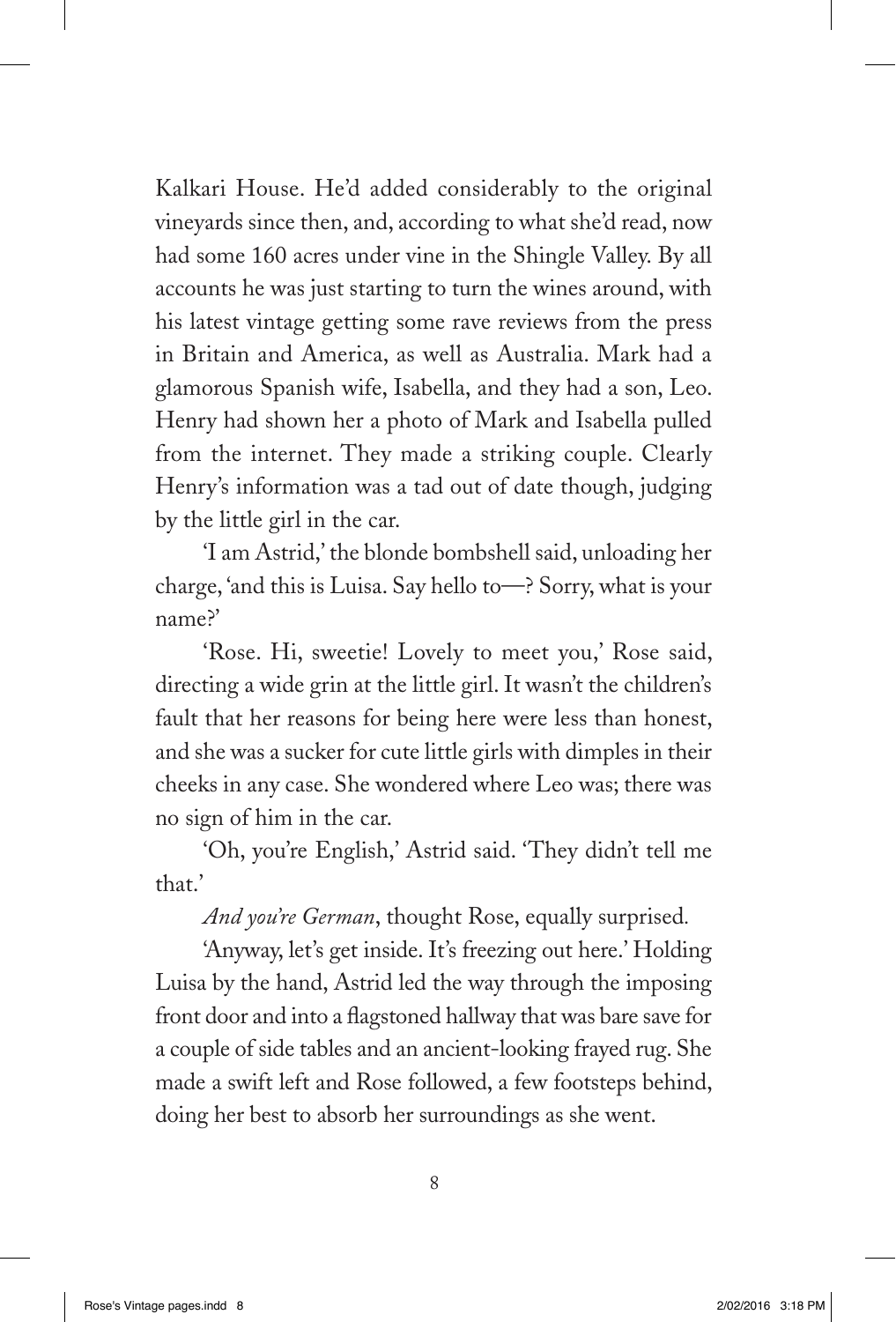The kitchen was a large, square room with a huge lemon-yellow enamelled range, pale granite surfaces and white glazed butcher's tiles. The earlier clouds had begun to clear and sun streamed in through two large timber-framed windows, and in the centre of the room was a scarred table surrounded by several wheel-backed chairs. The table was barely visible beneath the remains of what had obviously been breakfast, and the floor was sticky and strewn with what looked like Cheerios. The cavernous butler's sink and the draining board beside it were piled high with an assortment of dirty dishes. *If a bomb went off in the room it would make no discernable difference*, thought Rose.

'As I said, Mrs B has not been in for a couple of weeks, and I've got my hands full looking after Luisa and Leo,' said Astrid waving her hands at the mess unapologetically. She unbuttoned Luisa's coat, shrugged off her own and then grabbed two mugs from the table, giving them a quick rinse before putting the kettle on. 'Leo's at school at the moment; you'll meet him later.'

Luisa looked shyly at Rose from beneath dark, impossibly long lashes as she peered at her from behind Astrid's legs.

*Holy maracas! She sure takes after her mother.*

'Like bunnies?' Luisa asked with an uncertain tone.

'Why yes, I most certainly do,' replied Rose seriously.

*Thump, thump, thump*. Luisa trundled out of the room with the unsteady gait of a toddler in a hurry.

'She's gone to find her favourite teddy,' said Astrid, clearing a space at the table and setting a mug of tea down in front of Rose. 'Milk? Sugar? Here you go. The agency said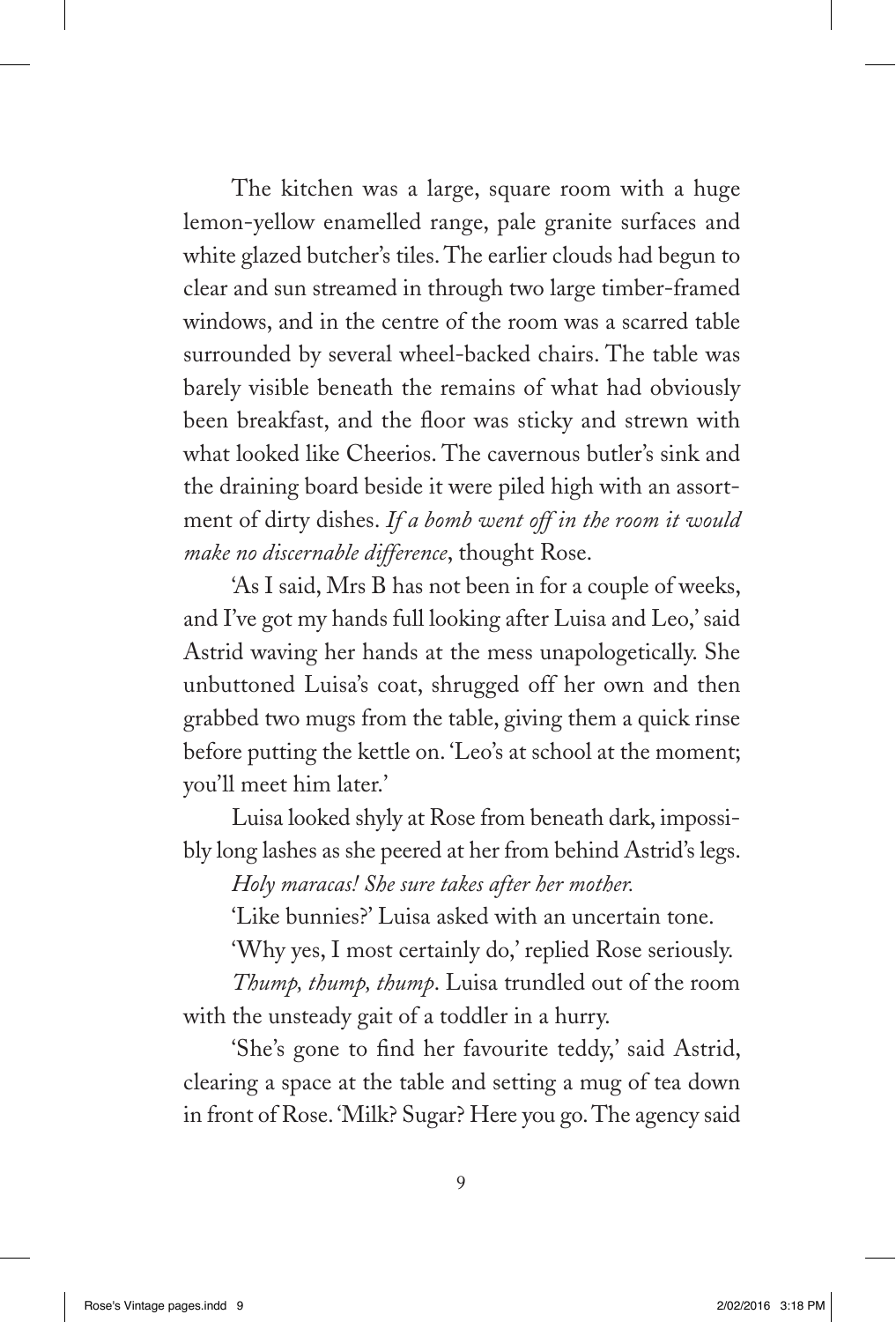they were having trouble finding anyone who could start so soon, but it seems they did, which is good, I think. I couldn't stand it for much more, stuck out here all on my own.' Astrid barely paused for breath. 'While you're here and Mrs B is off, you will do the cooking, cleaning and shopping. And you will look after Luisa and Leo on my nights and day off and help me out. You can cook, can't you? We especially wanted someone who can cook,' she said insistently.

'I think I can manage that. And yes, I know my way around a kitchen. But where is Mrs Cameron, or Mr Cameron? I thought one of them would be here to show me around.'

'Mark's off to a conference today. He's left me in charge.' Astrid stuck out her chin defiantly.

'Oh.' Rose wasn't sure how she felt about being bossed around by someone who was by all appearances still in her teens, but she reined in her ego. She only needed to suck it up for a few weeks, get what she came for, and then split – take off for the beach perhaps. It had to be warm *somewhere* in this humongous country.

She still couldn't quite believe that she'd agreed so easily to Henry's harebrained scheme. There were more holes in his plan than in the moth-eaten pullovers her father favoured. If she'd been thinking more clearly, she'd have dismissed it outright, but she'd been preoccupied with her boyfriend Giles's – make that ex-boyfriend, she corrected herself – abrupt ending of their relationship and his sudden departure for a new job in Brussels. As it was, she had jumped at the chance to flee the country herself, and put as much space between the 'gutless wonder' (as Henry had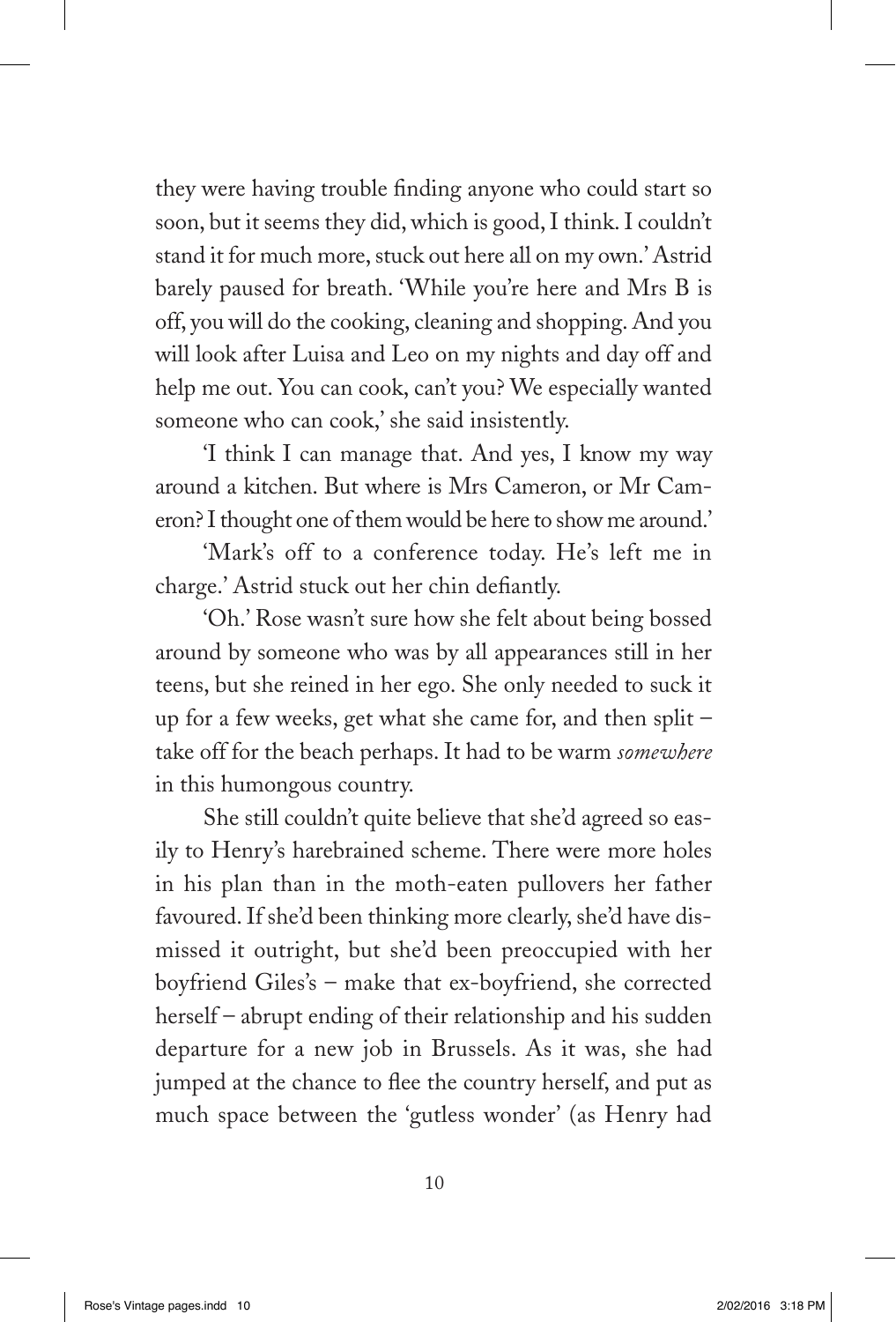called him when she told him what had happened) and herself as she could.

When they were growing up, her brother always looked out for her. Eight years older and infinitely wiser, Henry had fought Rose's childhood battles for her, seeing off some of the older girls at school who picked on her for her height (by the age of eleven she'd towered over everyone in the class), pipecleaner legs and woefully unfashionable clothes. She also had the kind of wide mouth that made her the butt of frog jokes. Her cheeks still flamed at the memory of those days.

In his own odd way, she guessed Henry was probably still trying to look after her now – but it had resulted in him persuading her to leave all that was familiar behind. Okay, so she had been jobless, heartbroken and homeless (Giles had sublet their flat – well, technically it was *his* flat – after informing her he was leaving town), which were all pretty compelling reasons to go along with Henry's plans.

She hadn't wanted to stay in the flat anyway. Without Giles there it was as hollow as her heart, sadness lingering like the smell of burnt garlic. Henry had sent a mate with a panel van to collect her stuff and arranged to store it in his garage. Offering her his spare room, he had allowed her a couple of weeks of wallowing. Then one morning before he left for work, he had knocked on the bedroom door.

'C'mon, sis, you can't stay in there forever. It's not doing you any good at all.'

Taking in her dishevelled appearance, stringy hair and red-rimmed eyes, he ushered her towards the shower,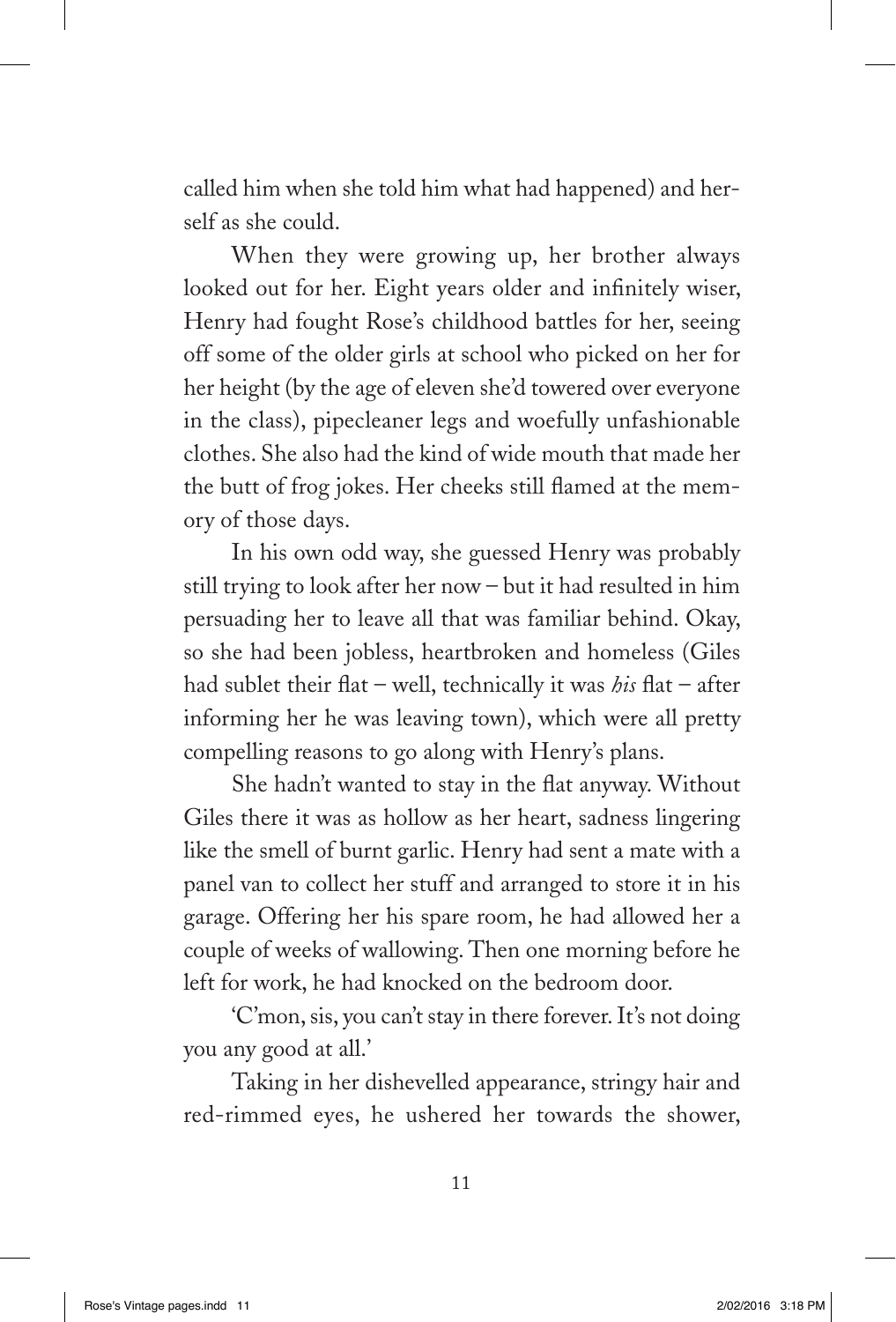gathering up dirty coffee cups and stale peanut-buttercovered toast crusts as he did so.

'You go and clean yourself up; I'll take care of everything else.'

'But I was about to buy the Instyler Tulip Auto Curler!' she protested. 'It's on special offer to callers for the next ten minutes! Ten pounds off.' Rose had been gorging on the 24 hour infomercial channel. Anything to take her mind off things.

Henry was immovable.

Grumbling under her breath about bossy older brothers, she nevertheless did as she was told, picking up a box of tissues like it was a hospital drip she was attached to and shuffling towards the bathroom, barely registering the worried look on his face.

Later, over a mug of tea to which Henry had added nearly half the sugar bowl, she listened as he outlined his plan.

'You're depressed,' he announced.

'No shit, Sherlock. Don't you think I've got every right to be?'

He ignored her question. 'I know just what you need.'

'Oh yeah? You and Dr Phil both, huh?'

Henry held up his hand to stop her. 'The way I see it, you've got nothing to keep you here.'

'Well, thanks for that,' she said sarcastically. 'Are you telling me that my life is completely pointless now? 'Cause that's what it feels like from where I'm sitting.'

'Don't be daft, Rosie, you know I didn't mean it like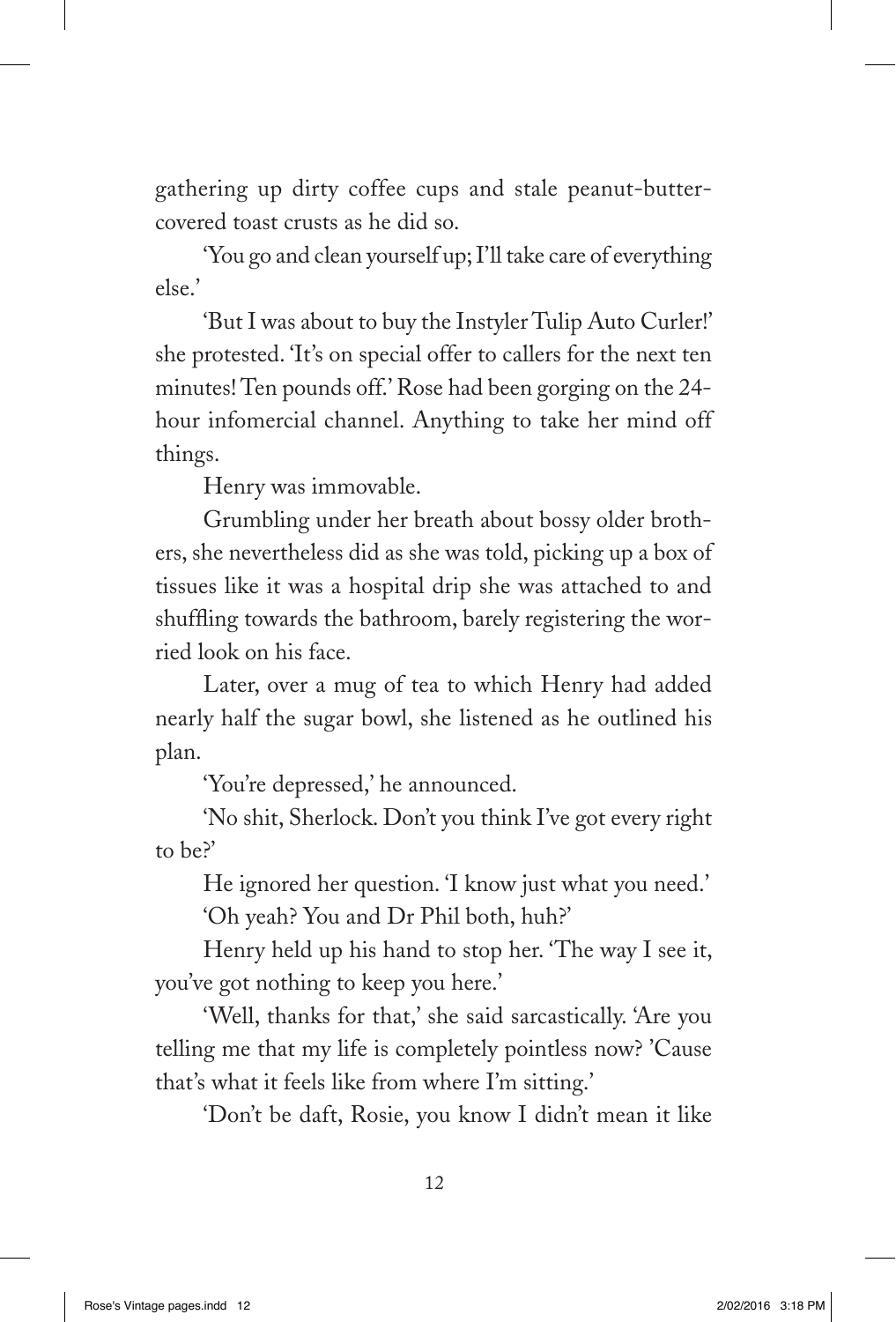that. You're footloose and fancy-free – nothing tying you down. People would kill for that. The world is your oyster. It's time to get out there instead of burying yourself halfalive here.'

'Given that I'm skint and virtually homeless – oh, and broken-hearted, in case you'd forgotten – I'd say that kind of limits my options.'

He waved her concerns away, 'Details, darling, details.'

Rose marvelled at her brother's ability to see the bright side of every situation.

'As your caring but incredibly interfering older brother,' he said, then paused. 'I've got a proposition for you. Call it a favour if you like. I want you to do some digging for me and report back. It's a bit of a way away, but as it happens, there's a job on offer at a vineyard I'm interested in. A mate of mine over there mentioned it, when I was telling him how miserable you were. They're after someone who can cook a bit, so I thought you might be able to manage that.'

She threw the box of tissues at him.

Having grown up with Henry, and remembering him as a gangly, pimpled teenager, Rose often forgot that her brother was now considered a bit of a big shot in certain circles. He'd started his career as a wine merchant with Berry Bros. & Rudd, and now, thanks in part to an old schoolmate, had interests in a number of vineyards in Argentina and Spain. He'd always been ambitious, even when they were kids. He was the one who'd convinced their dad to drive him to Iceland one scorching summer (the frozen foods store, not the country: he wasn't that crazy) and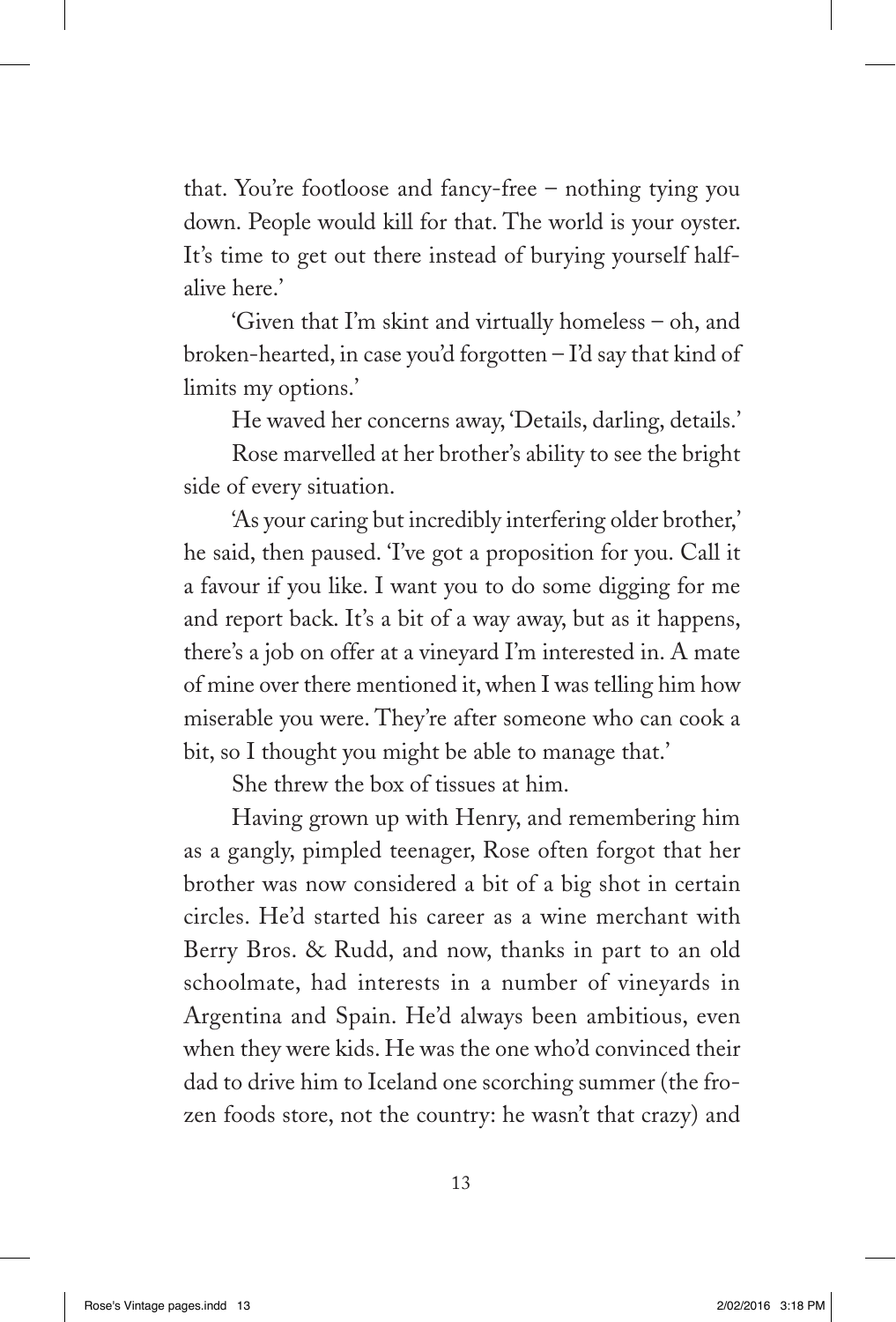bulk-buy ice-creams to sell on to their school friends for a tidy profit.

Henry had always known exactly where he was going and had wasted no time getting there. Recently, after a discreet tip-off, he'd bought a couple of struggling Spanish wineries on the cheap and put in new management to turn them around, using his connections to shift the inventory into the UK. If what Rose heard was true, he was doing rather well out of it. So when Henry said 'digging', she knew he wasn't talking about the kind that involved spades and soil.

As Henry outlined his plan, Rose's first thought was that he was off his head. Australia was the other side of the world, a gazillion miles away, and she'd never even heard of the Shingle Valley.

'Here's the number of the au pair agency that's dealing with the job,' he said, thrusting a slip of paper at her. 'Call them. They'll love you, I know it. If nothing else, it'll take your mind off that little twerp.'

'Hey, that's my ex-boyfriend you're referring to, if you don't mind! I thought you liked him.'

'I revised my opinion when he was such a shit to you.'

Henry had been insistent. He could sell sand in the Sahara, even to someone who knew his wiles as well as Rose did, and so Rose had found herself agreeing to his plan. 'Against my better judgment, let it be noted,' she had protested.

She'd been on a plane before she'd had time to properly think it through.

*Thump!*